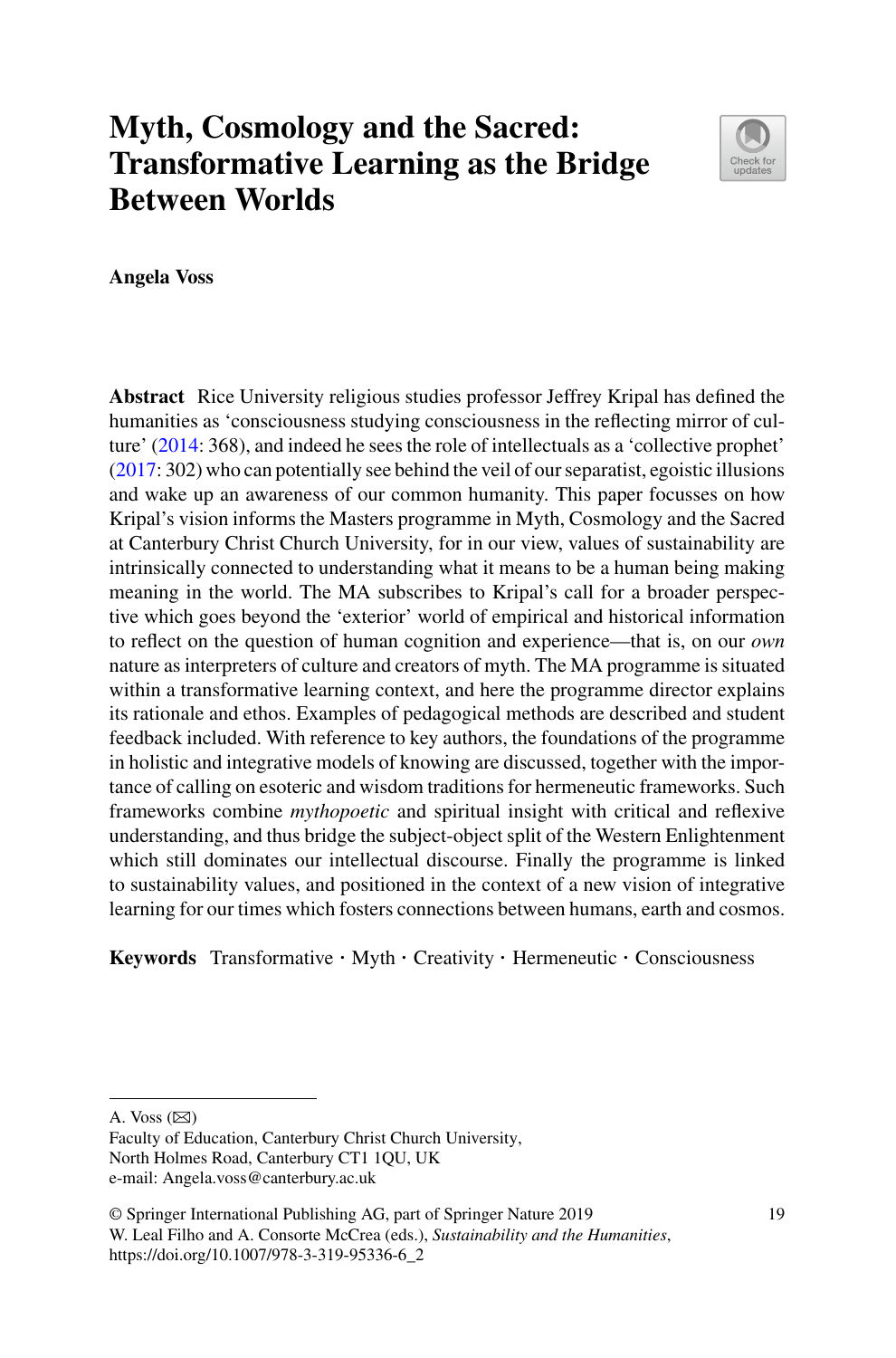## **1 Introduction**

The author has been programme director of the MA in Myth, Cosmology and the Sacred at Canterbury Christ Church University since September 2014. The programme is extremely popular, with currently (March 2018) 47 students registered over 2 years. The unique focus of the programme is the study of esoteric and spiritual traditions and practices, mythic and symbolic narratives and discourses of the paranormal and sacred through the lens of transformative learning methodologies, so that both 'learning about' and 'learning from' these so-called 'non-rational' knowledge bases are interwoven—a three-way interplay between cultural history, hermeneutics and reflexivity. The MA contributes to the development of holistic and integral thinking within the philosophy and practice of education, and is now at the heart of a growing community concerned with integrating holistic and spiritual dimensions of knowing into rigorously academic frameworks. The programme is situated at the cutting edge of contemporary initiatives which aim to raise consciousness around issues of sustainability and wisdom, initiatives which transpersonal psychologist Richard Tarnas calls 'heroic communities' (Tarnas [2013\)](#page-14-0) as they deliberately foster values which run counter to mainstream materialist and bureaucratic thinking (Voss and Wilson [2017\)](#page-14-1). The heroic stance defines a moral vision which fosters the individual's courage to speak out for change, and in this sense, is in service to what Joanna Macy and Molly Brown have called the 'Great Turning' (in O'Sullivan [2012:](#page-13-2) 165). The Great Turning involves a necessary 'shift in perception of reality, both cognitively and spiritually' and requires creation of institutional forms rooted in deeply held values, which are 'both very new and very ancient, linking back to rivers of ancestral wisdom' (ibid.)

*Reflexivity* is central to our methodology, as we encourage students to turn the spotlight back on themselves as it were and critically assess their own assumptions, agendas, beliefs and understandings. For Jeffrey Kripal, reflexive 're-reading' in the fields of religion, the sacred and anomalous experience requires 'something more' (2014: 367) than either faith or reason—a third position or 'both-and' mode of thinking in which the full spectrum of human experience can be put under examination in a new way, with more awareness of our biological, historical, social and economic (and I would add, epistemological) conditionings (Kripal [2014:](#page-13-0) 392). Kripal defines this as a 'third classroom' space in which binaries are transcended in a further epistemological move which he calls 'gnostic' [\(2007:](#page-13-3) 22–24; 2015). The author is in complete agreement with his view that

[There] are types of understanding that are at once passionate and critical, personal and objective, religious and academic. Such forms of knowledge are not simply academic, although they are that as well, and rigorously so. But they are also transformative, and sometimes soteriological. In a word, the knowledge of such a scholar approaches a kind of gnosis (Kripal [2001:](#page-13-4) 5).

The term 'gnosis' refers back to the underlying premises of Western esoteric philosophy, as well as depth psychology, both of which place supreme value on a model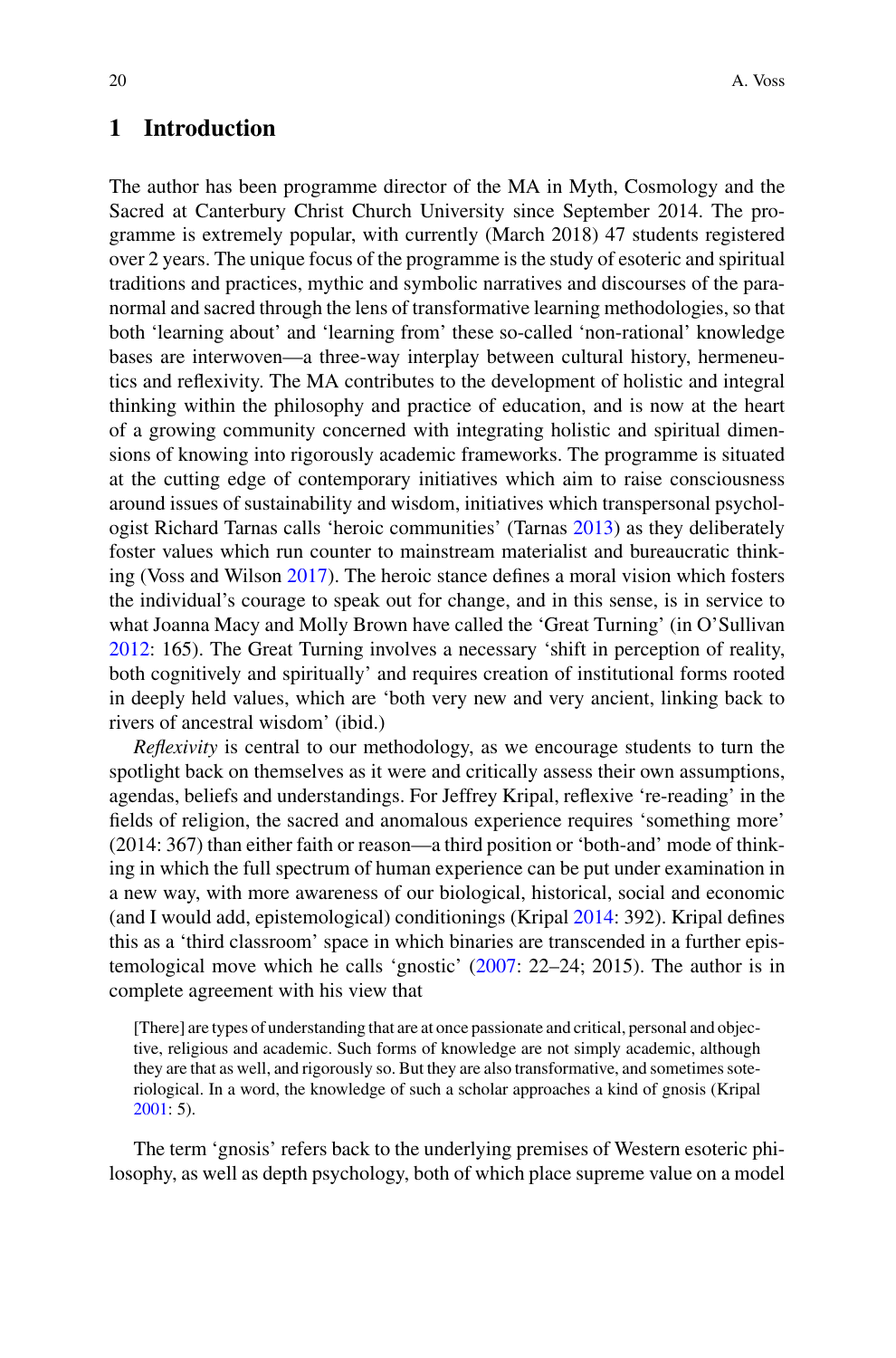of human consciousness which participates in, and mirrors, a greater whole—and may ultimately achieve union with this 'one world' or universal mind:

There is a dimension of human experience that is not external to us in the sense that it can be directly and tangibly grasped. Rather, it is within us, but the word 'within' must be understood metaphorically. It reflects a depth in us as human beings and also a depth of the universe. Perceiving one, we perceive the other. (Progoff [1973:](#page-13-5) 13)

This statement suggests that human beings' inner worlds correspond to how they perceive their outer worlds, and indeed play a vital role in creating their perceptions of what is real and true. The MA makes extensive reference to these holistic metaphors that underpin pre-Enlightenment philosophy (e.g. Platonic, neoplatonic, esoteric), as they illuminate the challenges that the over-dominance of the rational, critical mind may bring to our sense of the sacred, the mythopoetic and the imaginal (Corbin [1976\)](#page-13-6). In this we find inspiration in both Iain McGilchrist [\(2009\)](#page-13-7) and Kripal [\(2001,](#page-13-4) [2007,](#page-13-3) [2014\)](#page-13-0), whose work promotes the role of the *metaphoric* in transcending the literality that so pervades our culture.

This is the ethos which underlies the MA, to support both a critical, analytic approach to the curriculum, *and* a hermeneutic one of meaning-making and reflection (Struck [2004:](#page-13-8) 3). Here are some of the ways in which this is achieved.

#### **2 Pedagogy**

The pedagogy of the programme is grounded in both entering and understanding *mythopoesis,* defined by educator L. M. English as 'the ground of our being, which moves us out into the world of human experience' [\(2010:](#page-13-9) 170). She adds that to be mythopoetic is to be 'spiritually grounded', and that a spiritually grounded teacher engages with tradition but also sees how our many forms of traditional wisdom have been subject to cultural overlay and interpretation. The MA's integrative approach is achieved through applying both reflexive and critical methodological frameworks to a mythopoetic epistemology through a variety of teaching methods and assignments.

The MA team<sup>1</sup> has a broad and deep knowledge of classical philosophy, Western esoteric and wisdom traditions and practices, theology, music, art and culture, hermeneutics, ancient and modern divinatory practices, 'new age' culture (including studies of the paranormal), and reflexive research practice. We are not interested in a traditional 'etic' academic approach to teaching these rich subjects, but wholeheartedly believe in the power, and necessity, of 'soul-learning' in tandem with critical discernment (Dirkx [1997;](#page-13-10) Hunt [1998;](#page-13-11) Tisdell [2008;](#page-14-2) Willis et al. [2009\)](#page-14-3). This requires a continual moving back and forth between subject matter and personal meaning, and in this sense, we are 'both extending knowledge, and illuminating self' (Moustakas, [1990:](#page-13-12) 11). We appeal to students' own deep sense of connectivity and relationship with whatever they feel, or intuit to be 'the bigger picture', and engage them in a

<span id="page-2-0"></span><sup>1</sup>Currently Dr Angela Voss, Dr Geoffrey Cornelius, Dr Simon Wilson, Dr Wilma Fraser, Louise Livingstone and John Chacksfield (research students).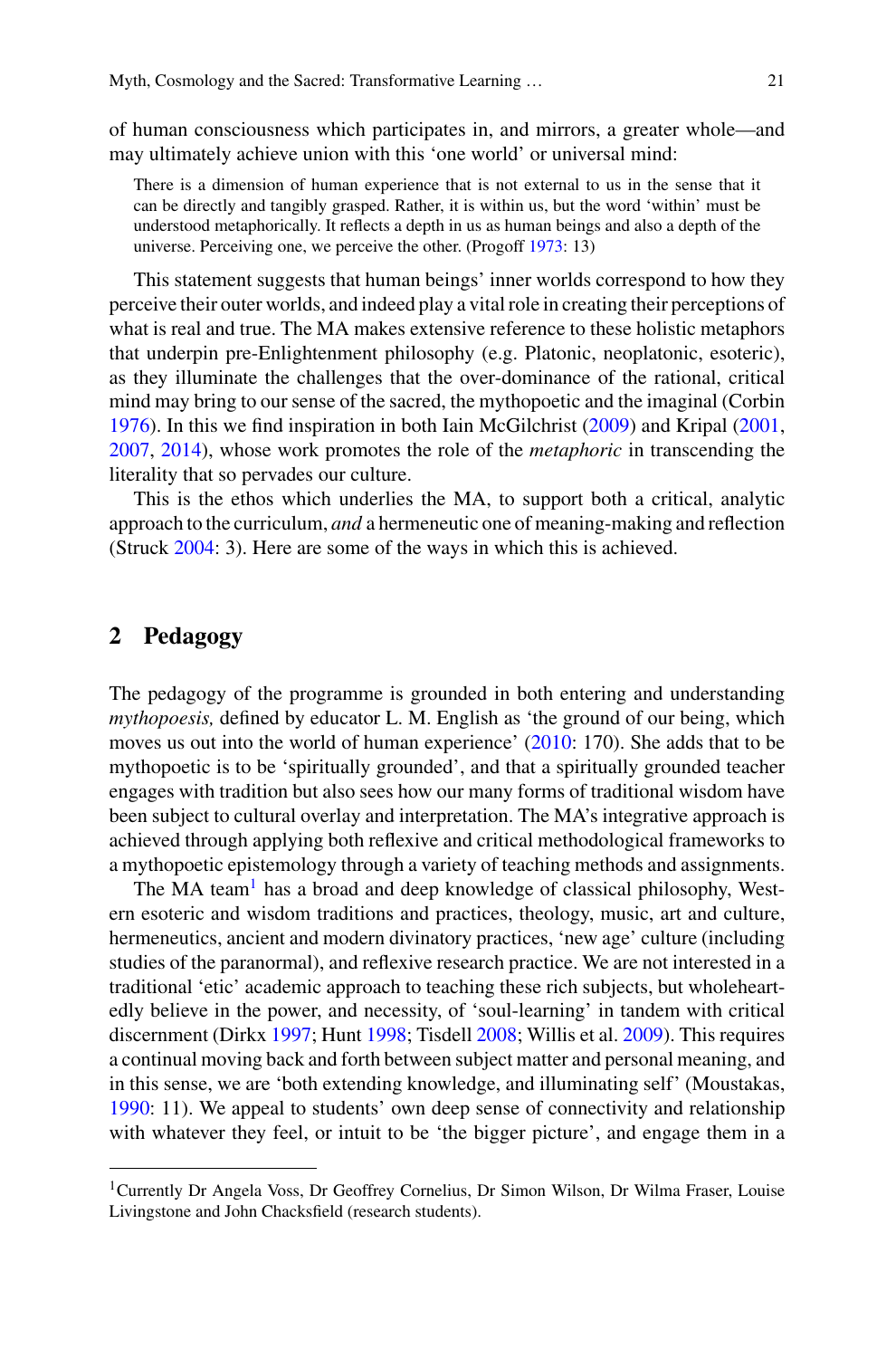critical exploration of their own mythic narratives, assumptions, and ways of learning through a variety of reflexive and creative techniques which stimulate and encourage different modes of knowing. These include lecture and seminar format (involving critical debate and argument based on texts, theories, traditions and practices); class and small group discussion and reflection on specific questions related to personal histories or cultural/social/global concerns, personal reflective journaling and sharing, creative project preparation, performance and reflection, creative workshops, and critical essay and dissertation writing. We pay particular attention to how each individual student learns, using intuitive techniques and exercises (e.g. in Anderson and Braud [2011;](#page-13-13) Fabbri and Lunari [2010\)](#page-13-14), creative collage, and active imagination techniques (Angelo [2004\)](#page-13-15). Students reflect on their learning processes in their Learning Journals, which they share with their peers, and in their Creative Project Review. The four formal essays and dissertation provide the opportunity to engage more fully with the course material through historical, cultural and textual research in an area of their choice.

The MA has always been resistant to an instrumental or consumer approach to education, and one of its challenges is how to marry an imaginative, integrative and often deeply personal set of values to a systematised agenda of aims and outcomes which is often counter-intuitive with respect to the kind of open-ended enquiry the approach entails. In terms of Kripal's model, we encourage an 'initiatory' approach to learning which values leaping into the unknown over consuming neatly packaged facts (Kripal [2014:](#page-13-0) xii). It is not easy to make a stand against the current model of higher education, where 'one size fits all' and where aims and outcomes take precedence over the unique relationship between each student and each tutor. Indeed we are not so concerned with 'evidence-informed' approaches as with authenticity of voice, responding to student interest, passion and enthusiasm with our own love for our subjects, and we aim to kindle their desire for learning (Voss [2009,](#page-14-4) [2017\)](#page-14-5). Drawing on interdisciplinary scholarship that promotes these qualities (in religion, philosophy, esoteric traditions, consciousness studies as well as transformative learning literature), we aim to create a soulful learning environment where critical thinking serves a deep sense of the mythic, the imaginal, the intuitive ground of knowledge (McGilchrist [2009\)](#page-13-7).

Our learning community is diverse, the age range extending from 23 to 76. Most students are mature professionals returning to study for personal growth and professional enhancement—very few, if any, are concerned about the MA as leading to a specific career. In this sense, the programme is an example of education for its own sake, embracing the values of traditional adult education where developing deeper self-knowledge is understood as an enhancement to any career. As examples of intuition-led learning, we cultivate research skills through various exercises including meditation on inner 'adversaries and allies', working with 'metaphors of knowledge' cards to generate reflection on the research question, and active imagination visualisation of key source material (Anderson and Braud [2011;](#page-13-13) Fabbri and Lunari [2010\)](#page-13-14). Here are some of the students' responses to these exercises: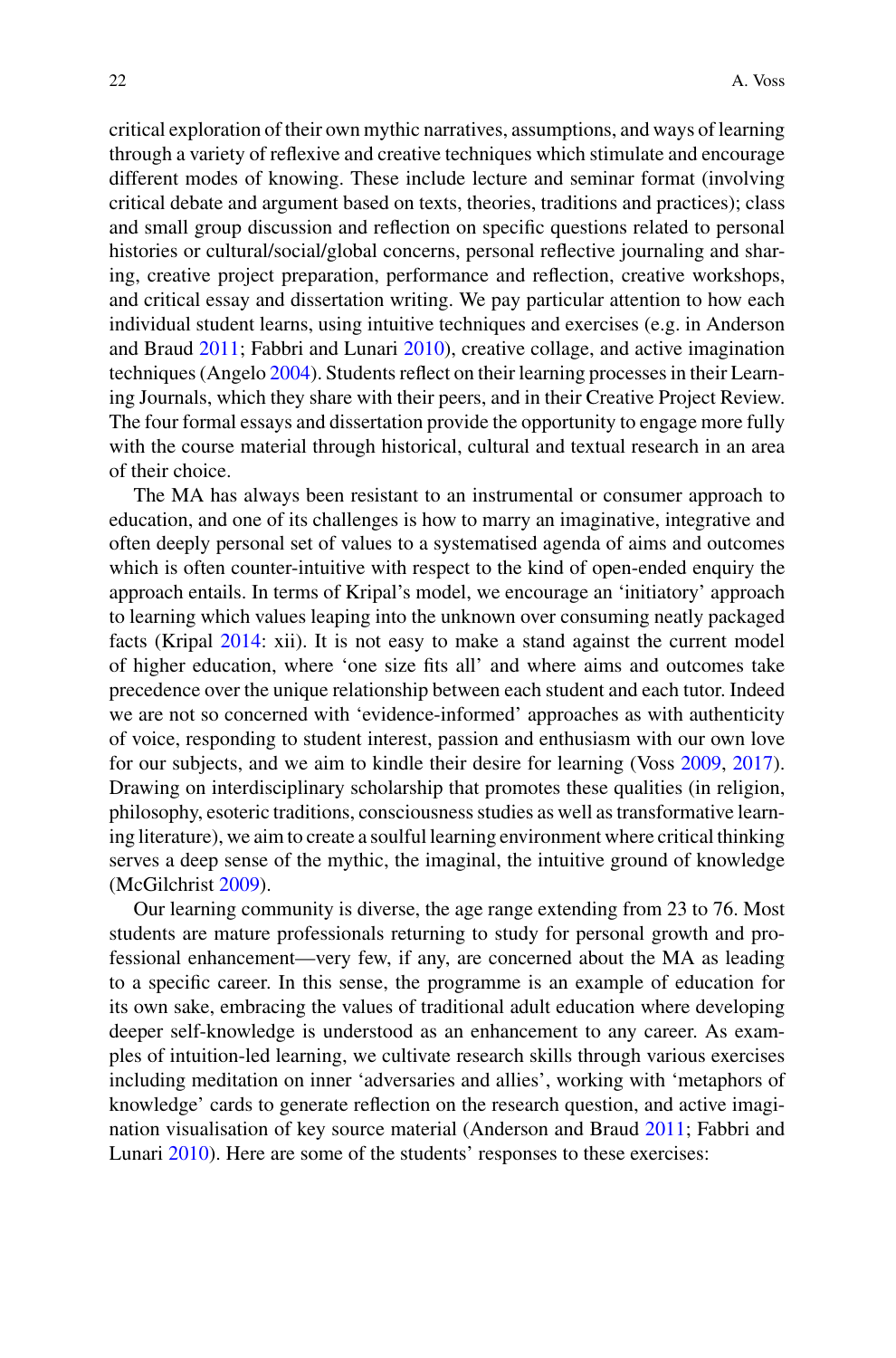- 'I think the divination exercise was very useful, by presenting a mirror to our question about the dissertation. It is a very imaginative way to engage with the subject matter, a perfect illustration of the ethos of this MA.'
- 'Teaching methods of allowing space for intuitive exercises are very effective. I enjoy the balance between theory and the imaginal. It opens the door for you to also guide yourself to the answers and material being taught. I always enjoy the structure of the day as well. It feels like a safe space to learn and explore.'
- 'My experience of today's seminar was positive and encouraging. I enjoyed the 'embodied' methods used to tap into creative and reflexive ways of approaching the material. Angela's method and delivery of teaching was upbeat and engaging, and also encouraging and open.'
- 'A very refreshing way to approach a process of entering into dissertation working. What could be taken as a very dry and laboured process was entered into in an engaging and provocative way which has given me much to contemplate as I begin to plan my work'.
- 'Allowing space for different points of view or approaches and opinions to be expressed and integrated. Showing a deep knowledge of the subjects we are dealing with. Allowing space for discussion. Use of interesting and engaging materials. Showing personal involvement in the topics/subjects. Appropriate use of examples to explain ideas. I'm quite happy and satisfied.'
- 'Before the lecture, I had a lot of anxiety and pressure about my dissertation, but the lecture today helped me to reduce my fear and connect my heart to explore possible topics. Going back to my own experience and my images is an amazing way to find the passion to write my dissertation, which would make that activity joy rather than suffering. Finding the topic from my own heart could help me to deepen my self-knowledge and understanding of my topic.'

### **3 Transformative Learning**

The programme is situated firmly within the framework of the particular branch of transformative learning defined by John Dirkx [\(1997\)](#page-13-10) as 'soul work' (as opposed to the social reform dimension initiated by Paulo Freire and others). Essentially, contemporary educational theorists in this field emphasise an integral approach which acknowledges the severe limitations of traditional 'objectivity' by prioritising the subjective life of the learner. As Arthur Zajonc and Parker Palmer point out:

Contrary to the objectivist myth that has dominated higher education, the knower cannot be separated from the known for the sake of so-called objectivity. Given what we now understand about the mutually influential relationship of the knower and the known, objectivism is no longer a viable way to frame knowing, teaching or learning, or the true meaning of objectivity, for that matter. (Zajonc, Sribner and Palmer [2010:](#page-14-6) 27)

We also support the view of educationalist and poet Peter Abbs, that education should cultivate 'wholeness of being' through including all elements of the human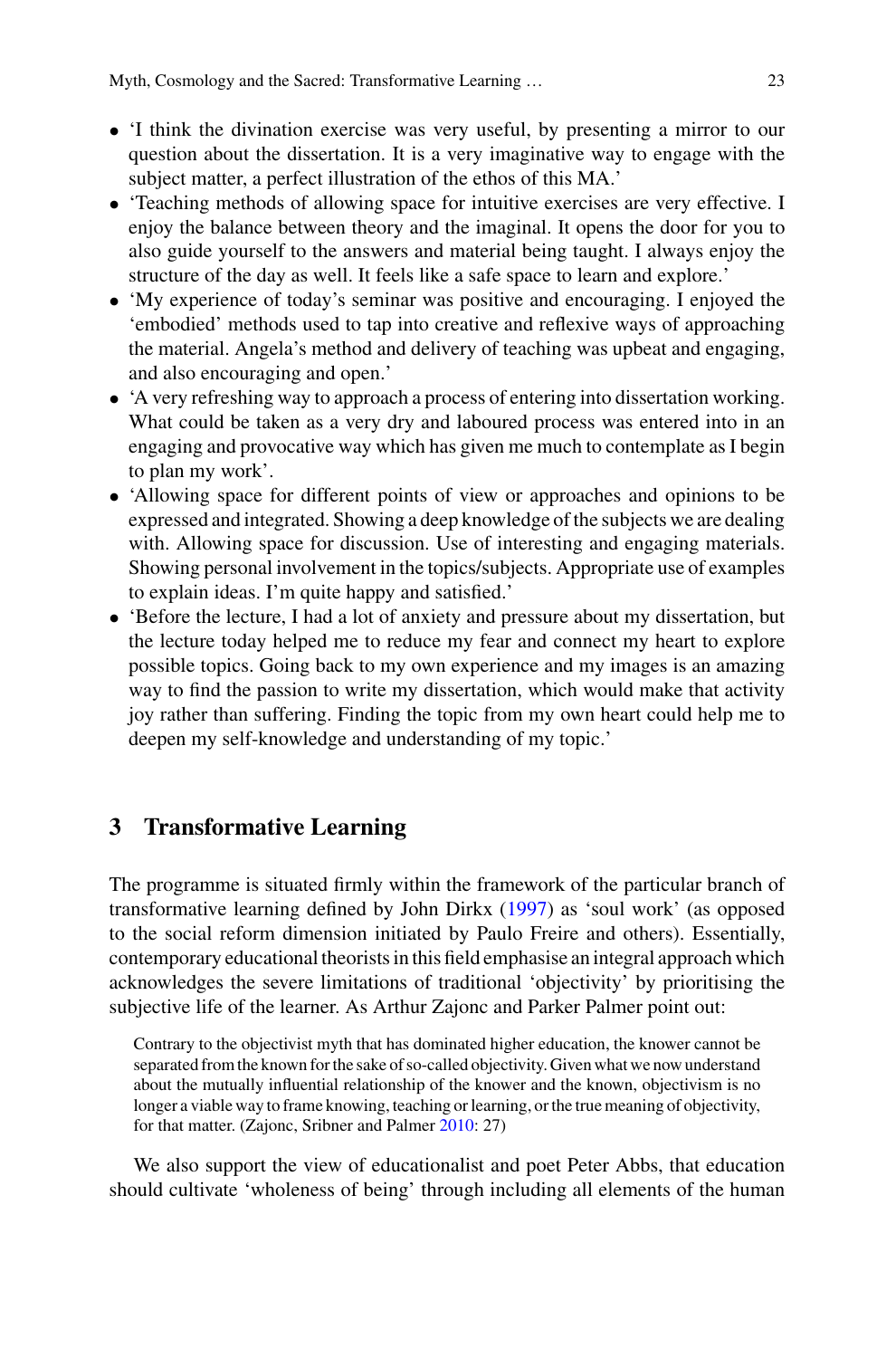psyche: 'thought, feelings, sensation, intuition, imagination and instinct' (Abbs [1996:](#page-13-16) 42). For Abbs, the arts are best equipped to contribute to this process, and working experientially with music and image is an integral part of our programme.

We draw on the intuitive and heuristic methods of inquiry mentioned above, whilst adapting them to the contexts of our course material, much of which is historical, cultural and metaphysical. In this way, we build bridges between *methods* and *content*. To apply methods of transformative learning (self-reflection, auto/biographical narrative, mythopoetic and creative forms, artwork and performance) to the subject matter of wisdom and spiritual narratives, traditions and practices, allows students to deeply connect their learning with their own lives, professions and intimate concerns. 'Method is enacted metaphor' states depth psychologist Robert Romanyshyn [\(2013:](#page-13-17) 212), and another important mentor for us is the transpersonal psychologist Rosemarie Anderson, who defines such intuitive inquiry as 'an epistemology of the heart that joins intuition to intellectual precision in a hermeneutical process of interpretation' (Anderson [2004:](#page-13-18) 308). The rationale for such an approach is rooted in McGilchrist's research on the appropriate relationship of these two forms of human knowing, characterised as brain hemispheric functions. McGilchrist's seminal 2009 book *The Master and his Emissary,* provides a cultural context for the vital necessity of the restoration of myth and metaphor in our cognitive repertoire. He describes a healthy human mind as being able to take a stand beyond the dichotomies of 'reason' and 'intuition' (characterised by the metaphors of left and right brain hemispheres) and consciously create a relationship between them which is mutually supportive and nourishing. The most important factor, however, lies in the balance of power, for McGilchrist demonstrates what two thousand years of esoteric wisdom has always known—that rational thinking is rightfully the *servant* of a much deeper, broader and imaginal understanding of reality, and ultimately it must honour its master. In a healthy co-operative function,

what is offered by the right hemisphere to the left hemisphere is offered back again and taken up into a synthesis involving both hemispheres. This must be true of the processes of creativity, of the understanding of works of art, of the development of the religious sense. In each there is a progress from an intuitive apprehension of whatever it may be, via a more formal process of enrichment through conscious, detailed analytic understanding, to a new, enhanced intuitive understanding of this whole, now transformed by the process that it has undergone (2009: 206).

#### **4 The Curriculum**

The mediator between modes of knowing is identified as the imagination (McGilchrist [2009:](#page-13-7) 199), and an aspect of our unique approach is therefore based on the power of the creative imagination to straddle the worlds of intuitive insight, and 'meaning-making' which involves critical reflection and discernment. Creative activities (such as drawing in Canterbury Cathedral, psychogeographical walking,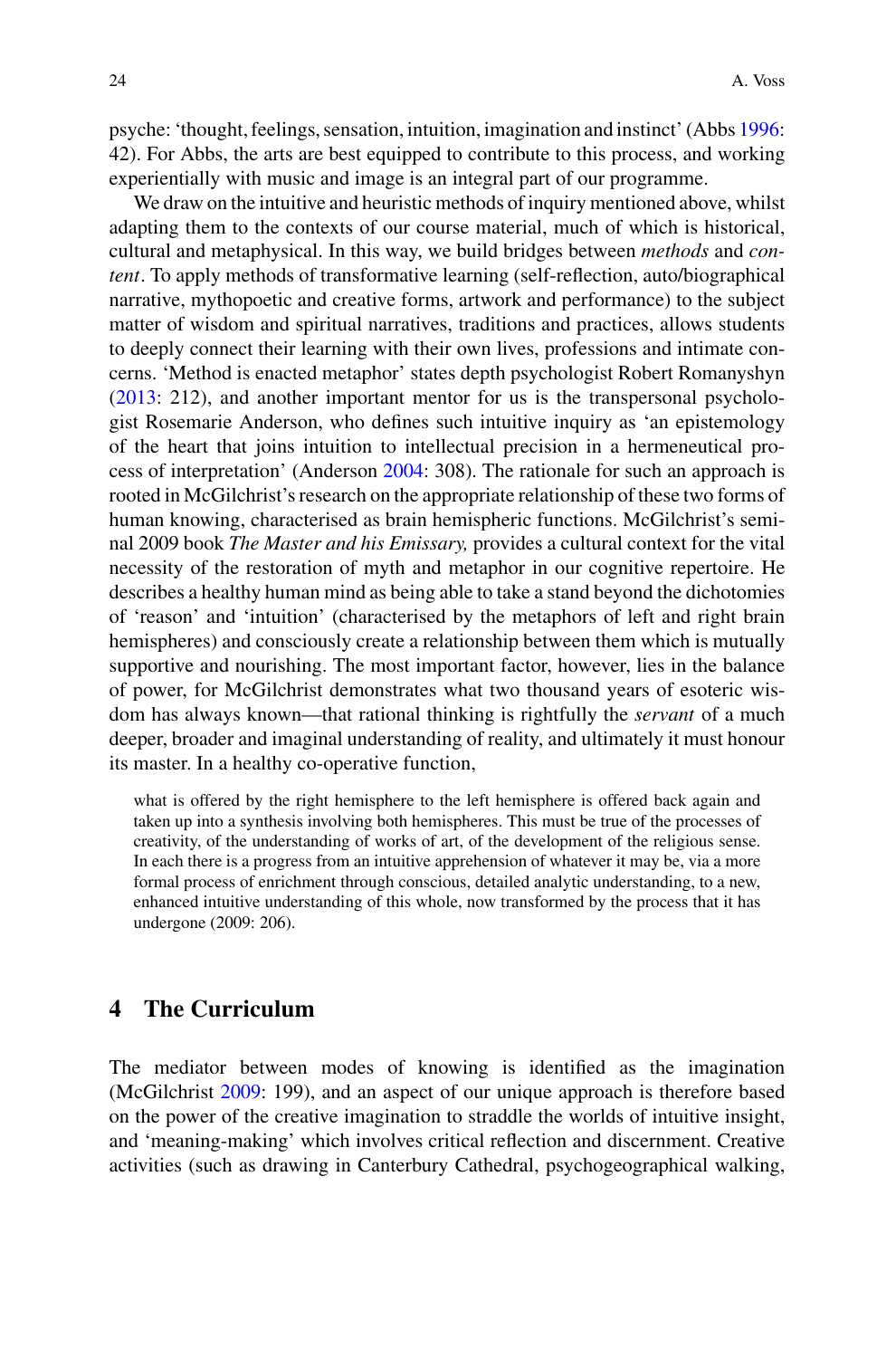collage and drama) are always followed by critical reflection on learning processes. Here are four examples of creative workshops:<sup>[2](#page-6-0)</sup>



Creative Workshop 1: *Learning through art*—A project aimed to illustrate the processes of Renaissance natural magic through making talismans. In this workshop, participants experimented with creating images related to their own astrological birthcharts, having studied the neoplatonic principles of sympathetic resonance through the treatise of Marsilio Ficino, *How to fit your life to the Heavens* of 1489. This enabled them to gain insights about aspects of themselves they wished to develop or heal.

<span id="page-6-0"></span>

<sup>&</sup>lt;sup>2</sup>All photographs are author's own with permission from participants.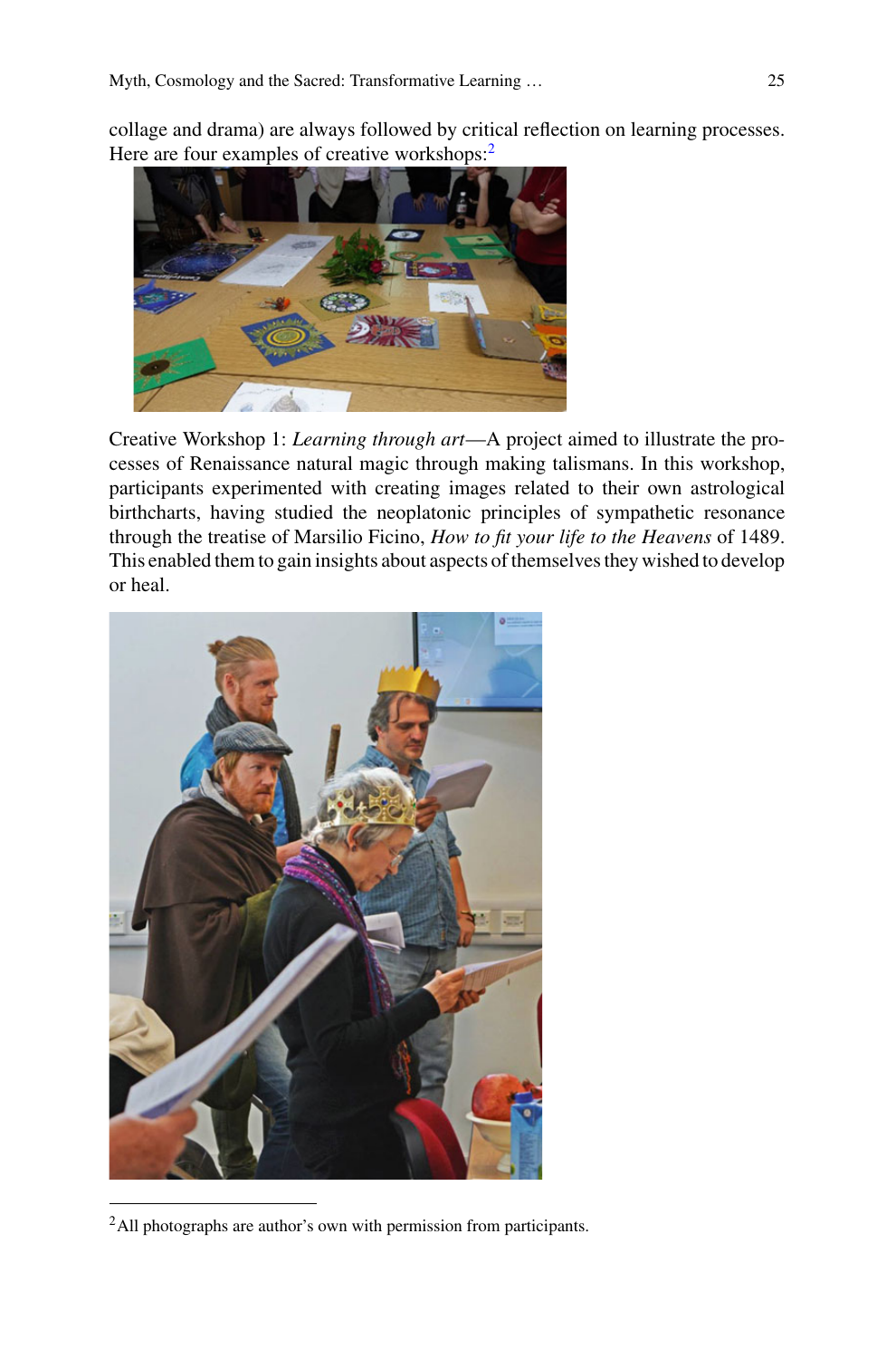Creative Workshop 2: *Learning through myth*—A project aimed at entering into the drama of the ancient mystery traditions to understand the role of mythic ritual. Here, participants re-enacted the myth of Demeter and Persephone using a contemporary play written by one of the students. This enabled them to enter the emotional dimensions of the story and gain insight into the central purpose of the mystery rite—to create a cathartic experience of the universal meaning of the myth and to gain a deeper understanding of the soteriological aspects of the ritual itself.



Creative Workshop 3: *Learning through active imagination*—discussing experiences of active imagination through drawing in the Cathedral. In this workshop, the participants study Jungian theories of active imagination (Chodorow [1997\)](#page-13-19) and then find an image in the cathedral which 'speaks' to them in order to construct an inner dialogue and observe any insights which arise. They may draw, paint or write poetry about this experience and reflect on its capacity to reveal 'unconscious' elements of the psyche.



Creative Workshop 4: *Learning through embodiment*—recreating Botticelli's *Primavera* painting to understand its symbolism. A primary emphasis of the MA is on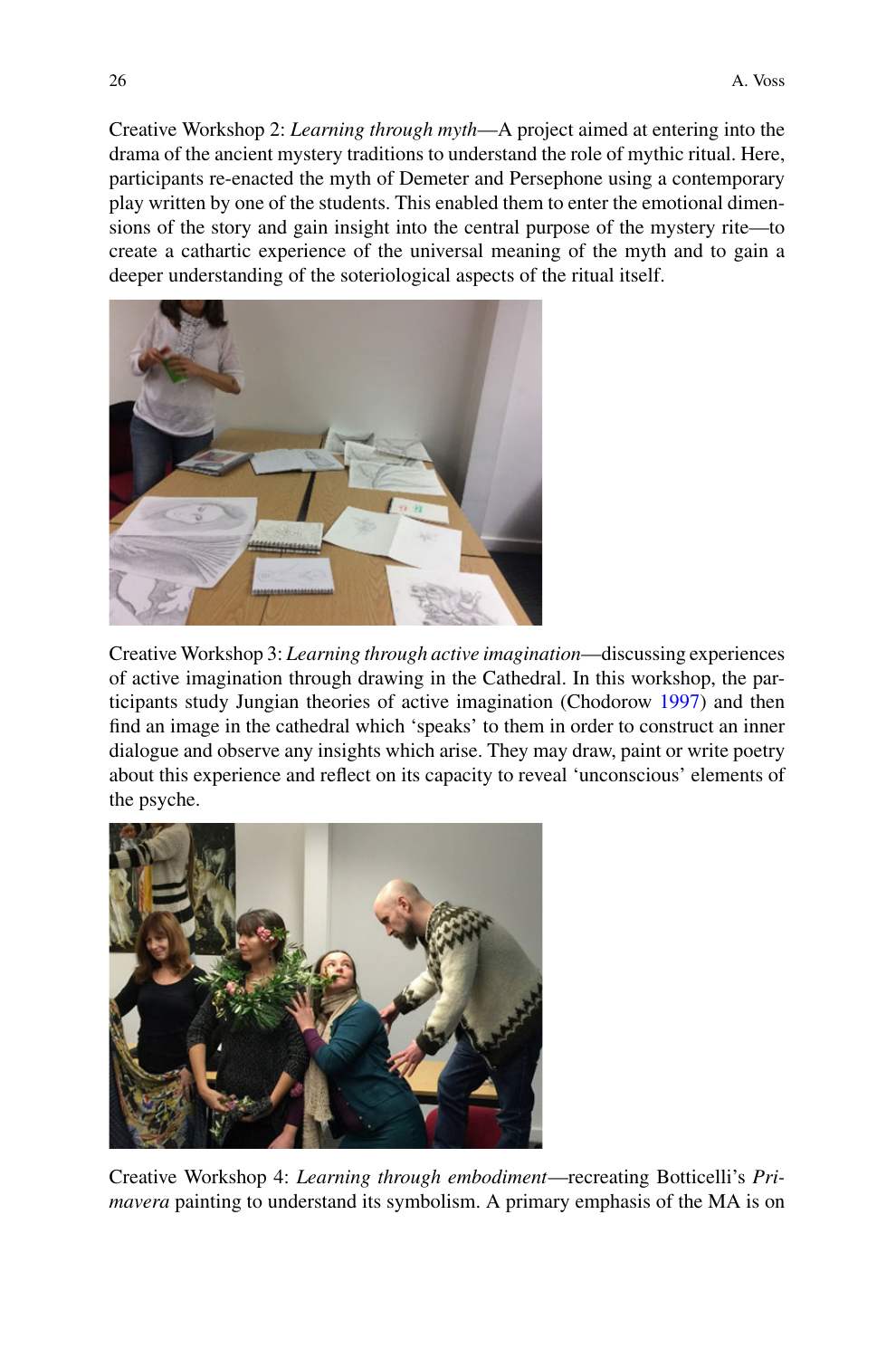restoring a 'symbolic attitude' by encouraging the intuition and expression of deeper meanings in symbolic and sacred texts and images. Here, participants create a tableau of Botticelli's painting and discuss their embodied reactions to the characters, prior to studying the neoplatonic and mythic symbolism underlying its original creation.

The Creative Project assignment includes a creative production (non-assessed), which is then subject to a critical Review which evaluates the production in terms of process, reflexivity, theory and new insights (Barrett and Bolt [2007\)](#page-13-20). Examples of projects include paintings, poetry, ritual enactments, sculpture, storytelling, tapestry, collage and fiction. Many of them have a strong emphasis on sustainability and education, for example, 'Bringing Feminine Wisdom into Secondary Religious Education' involved the devising of a syllabus for the secondary school RE curriculum which highlights female wisdom in a variety of religious traditions and therefore draws attention to the current over-emphasis on patriarchal themes. 'The Gordian Knot Oracle', created by a student who is a professional homeopath, used a hermeneutic framework drawn from the theological 'four senses of interpretation' to aid in homeopathic consultations. The student devised a method for her clients to understand the underlying allegorical, symbolic and potentially spiritual factors contributing to their health issues. As a final example, 'The Mighty Oak Tree' is a book for junior school children (key stage 2) which explores the oak tree through multiple perspectives—botanical, mythic and experiential—in order to introduce children to a variety of ways of understanding and participating in the natural world.



In the Learning Journal Write-up, students' ongoing sharing of personal reflections on the course material is organised into a thematic submission, and the dissertation may be written on a relevant topic of the student's choice. The taught syllabus includes coverage of broad topics which offer students a panorama of themes from which to select essay topics, for instance mythic thinking and the Platonic tradition; theories and methodological approaches for the study of the sacred; history, theory and practice of the symbolic imagination; divinatory and oracular traditions, and the relationship of spirit and psyche (including rituals of initiation, sacred geography and mythic landscape, paranormal experience and theories of the unconscious). Students are encouraged to approach subjects generally considered 'taboo' in modern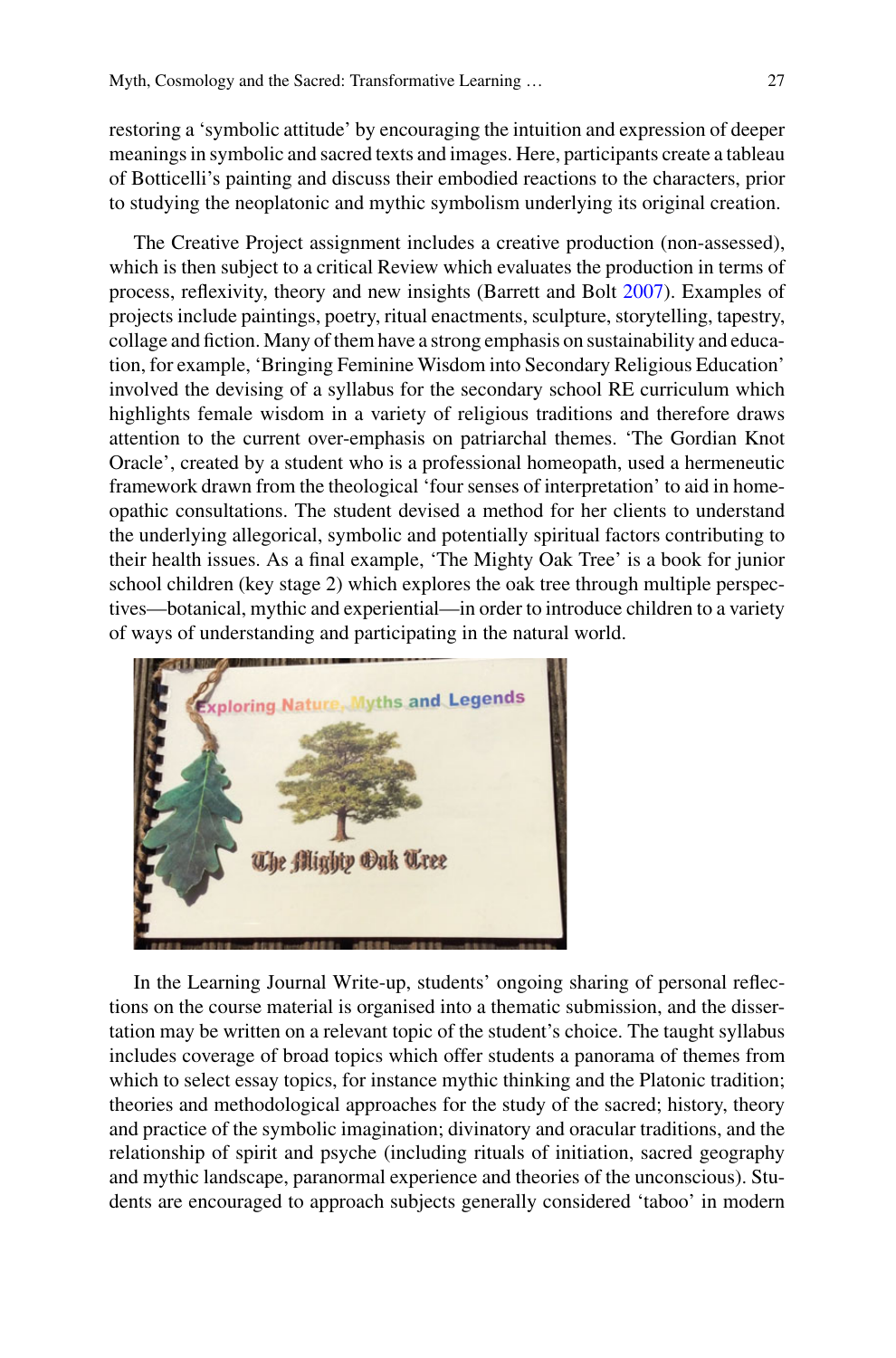society, such as spiritualism and afterlife studies, divinatory and magical practices, and instances of paranormal or anomalous encounters or events. Following Kripal [\(2010\)](#page-13-21), we hold that a new methodology of the imagination is required to enter these topics in the light of the extraordinary capacities of human mind, which appears to participate in a wider, broader and more mysterious field of consciousness than that of our consensus reality.

The success of the programme in promoting values of transformation is reflected in the comments of the programme's external examiner:

The entire programme is an instance of innovation. There is much talk in educational theory of transformative education. This course gets closer to the reality of that concept than perhaps any other I have seen. Within the programme I would again mention as instances of especially good practice: (1) the quantity and quality of feedback on assessed work; (2) the pervasive application of principles of transformative learning, and the variety of teaching and assessment methods involved in this, including some highly innovative essay questions; and (3) the particular way in which the Creative Portfolio Review and the Learning Journal have been designed to enable both creative expression/exploration and robust assessment; and I would add (4) the overall holistic design of the course, in which the different modules cumulatively reinforce one another and build capacity for undertaking the dissertation.<sup>[3](#page-9-0)</sup>

At this point I would like to include some testimonials from past students on their learning experiences, to demonstrate how forms of transformation have occurred in practice.

## **5 Student Testimonials**

- The MA ... works on several levels to raise awareness and provide opportunities for self-revelation. The MA offers a grand feast of ideas, images, music and sacred experiences to support different ways of knowing and foster an integrated intuitive intellect. I am also experiencing the joy of creative empowerment and look forward to the creative project. This MA certainly opens the door for potential psychospiritual transformation!'
- 'More than an educational experience the MA has been a journey for me. It has opened so many new pathways, that I hardly know where to go from here: the possibilities seem endless.'
- 'Angela, Wilma and Geoffrey did a fantastic job of structuring the programme content and of helping us as students to immerse ourselves fully in it to great transformational effect—a model for adult education.'
- 'Angela and Geoffrey were wonderful teachers and guides; their support helped me to learn more deeply than I thought possible and to examine the course content in new and creative ways for my learning benefit. This course was truly amazing— transformational, life-changing, inspirational and a joy to attend. I look forward to being an active member of the alumni group.'

<span id="page-9-0"></span><sup>3</sup>External Examiner's Report, November 2015.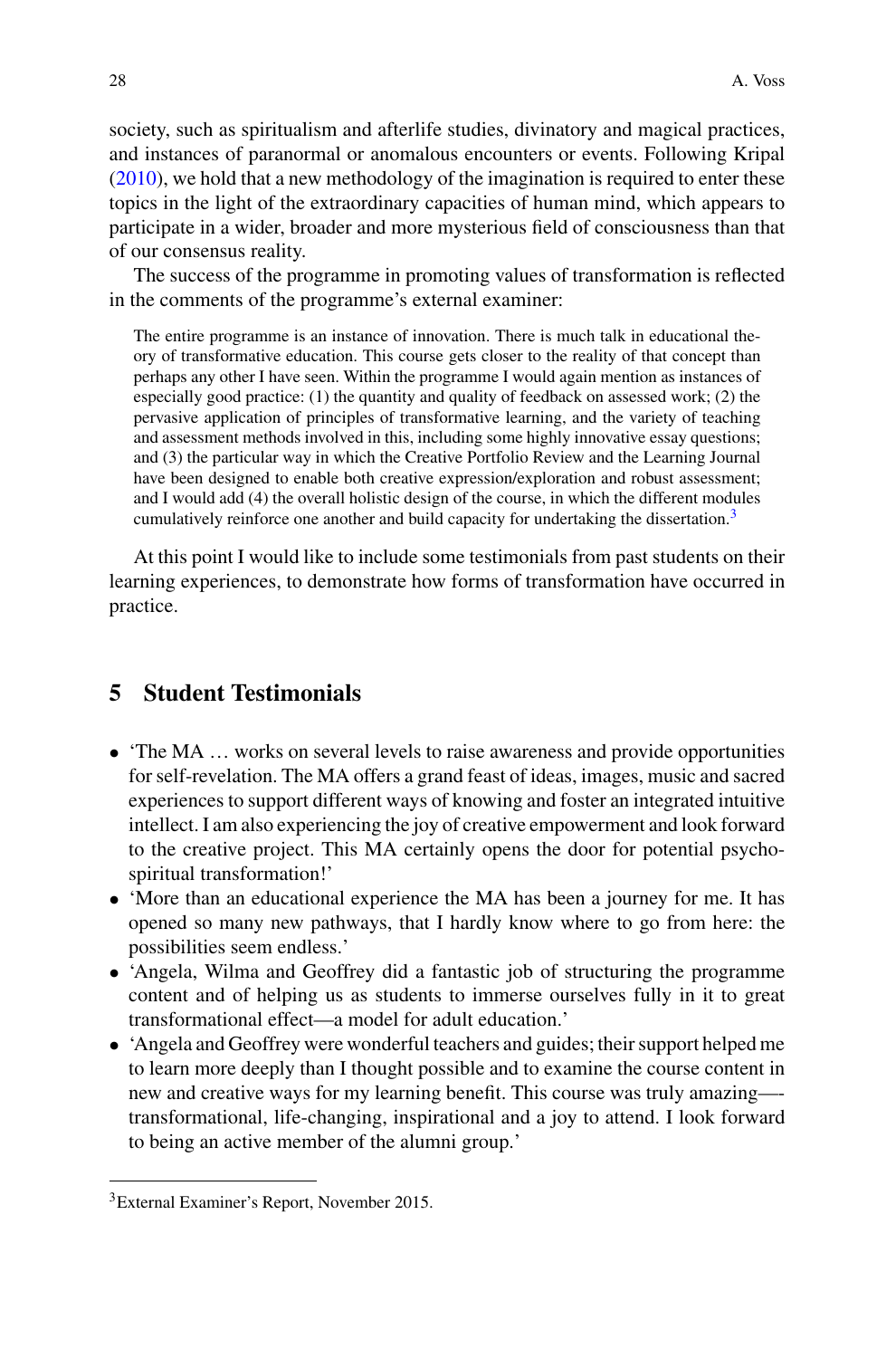- The quality of the teaching of this MA convinced me to enter postgraduate research with the same teachers at CCCU. The learning process of the MA was truly transformative, generating an understanding in depth while retaining a clear overview over a vast field of knowledge.'
- The content proved to be as broad as it was wide, enabling, in my impression, all the individuals in the cohort to pursue in depth their particular bent of the programme. This in turn enriched my experience through seeing the material through the eyes of the others.'
- 'MA has been a life changing experience. It has introduced me on a deep level into the study matter.'

#### **6 Sustainability**

In our view, sustainability is not just about creating a new vision for environmental concerns and the health of our planet, but must include a new vision for cognitive health through revisioning educational principles to include the full spectrum of human ways of knowing. This includes the imaginal, the enchanted, the magical, the mysterious and the ineffable—qualities evoked by dream, by myth, by symbol, facets of human experience long rejected by the supremacy of rational knowing in our schools and academies (Voss and Wilson [2017:](#page-14-1) 15). For Plato, the philosophical path (towards a love of wisdom, or Sophia) was instigated by awe, when looking up at the canopy of stars above our heads, because the desire to know was intimately connected to the desire to return to the heavens. Desire, from the latin *de*-*sidere,* means 'from the star', a beautiful evocation of our natural affinity with the cosmos that gave us birth. To evoke this deep emotion means to evoke a sense of love and protection for our natural and cosmic environment which reaches far deeper than mere ethical or moral obligation or duty. But it needs to be taken seriously as a primary mode of human cognition, not a sentimental 'add-on' to our all-powerful rational minds. There is a deep sense of continuity and interplay in pre-modern conceptions of the cosmos in which the soul or life-principle pervades the entire creation from transcendent intelligences to the stones under our feet, a continuity which was ruptured in Enlightenment cognitive dualism. It is our view that such a holistic vision needs to be reclaimed, but in a new way. The contemporary philosopher Joseph Needleman points to the value of understanding the ancient model as a *symbolic* evocation, seen through a different mode of consciousness. In this way, it reveals the cosmos as what ancient writers call the higher part of the soul, which transcends and yet encompasses the more limited realm of human thought. We return to the esoteric way of seeing, where external reality is also internal, where the human soul is a microcosm with its own internal 'spheres' of being which 'need to be peeled back, or broken through one by one along the path of inner growth, until an individual touches in himself the fundamental intelligent force in the cosmos.' (Needleman [2003:](#page-13-22) 21).

In short, we return to the world of imagination, a world where nature is seen as having far more than instrumental or aesthetic value. It is seen as a sacred domain, the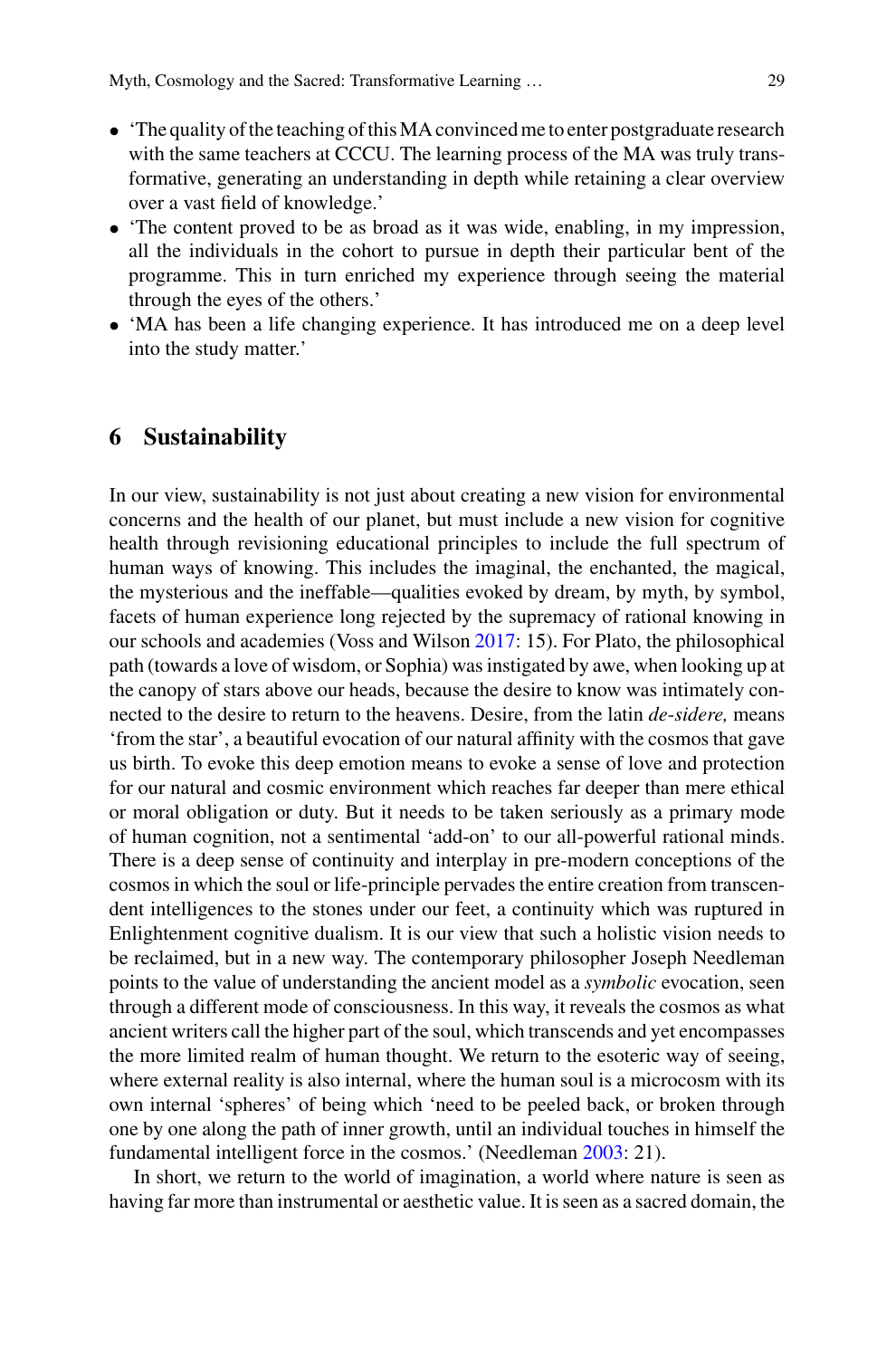expression of a divine creative principle, to be honoured, contemplated and nurtured. A contemporary movement which is concerned with articulating the unity of humans and cosmos is 'Green Hermeticism' (Lamborn et al. [2007\)](#page-13-23), which understands the essence of humans and nature as a 'primal revelation' (34) in which all elements of creation reflect an underlying divine principle. Nature in this sense is an extension of consciousness (116) to which we are intimately related—but through an 'intelligence of the heart' (117) rather than our rational minds, which tend towards analysis, division and objectification.

This view does not need to be confined to esoteric philosophy; for instance Edward O'Sullivan talks about the importance of an integral development within education which 'links the creative evolutionary processes of the universe, the planet, the earth community, the human community, and the personal world' (O'Sullivan [2012:](#page-13-2) 170). He contributes to a growing scientific understanding that consciousness is not generated by the human brain, but is a universal force in which we participate together with all other life forms. This 'filter theory' of consciousness (see Kripal [2014:](#page-13-0) 390–2) gives rise to the possibility of a true growth in awareness and perception of our place in a vast web of being, and our responsibility to the whole. As O'Sullivan says,

[Integral development] must be understood as a dynamic wholeness, where wholeness encompasses the entire universe and vital consciousness resides both within us and at the same time all around us in the world. The endpoint of all this moves toward a deep personal planetary consciousness that one can identify, at a personal level, as ecological selfhood.

Another important writer who straddles the disciplines of philosophy and science is David Fideler, who in his *Restoring the Soul of the World* (2014) calls not for sustainability, but for 'ecological restoration and regeneration' (236) to repair the damage already done to planetary biosystems for future generations. He too calls on the wisdom of the ancient world for whom nature possessed 'a sacramental, living dimension' (84), before the primacy of the transcendent, spiritual realm took root via Western Christianity (84–5). In the author's view, it is vital to reconnect to an animistic sensibility if we are to heal the split which became extreme in Cartesian philosophy—for 'Descartes would not tolerate the idea of living nature, cosmic sympathies, or vital resonances between spirit and matter' (Fideler [2014:](#page-13-24) 117). As McGilchrist would say, the 'restoration' is also that of 'right hemisphere' knowing, which can see the whole as well as the parts, and which engages the imagination in the act of apprehending reality. This act engages the whole being in the full presence of life, rather than representing it, second hand, as a mental concept.

#### **7 Conclusion**

What might be the limitations of the MA's approach? As with any programme of study, its qualities derive from the strengths and weaknesses of its tutors and researchers, and it might be argued that the core ethos of the tutor team goes against the grain of much contemporary thinking about the function of education in terms of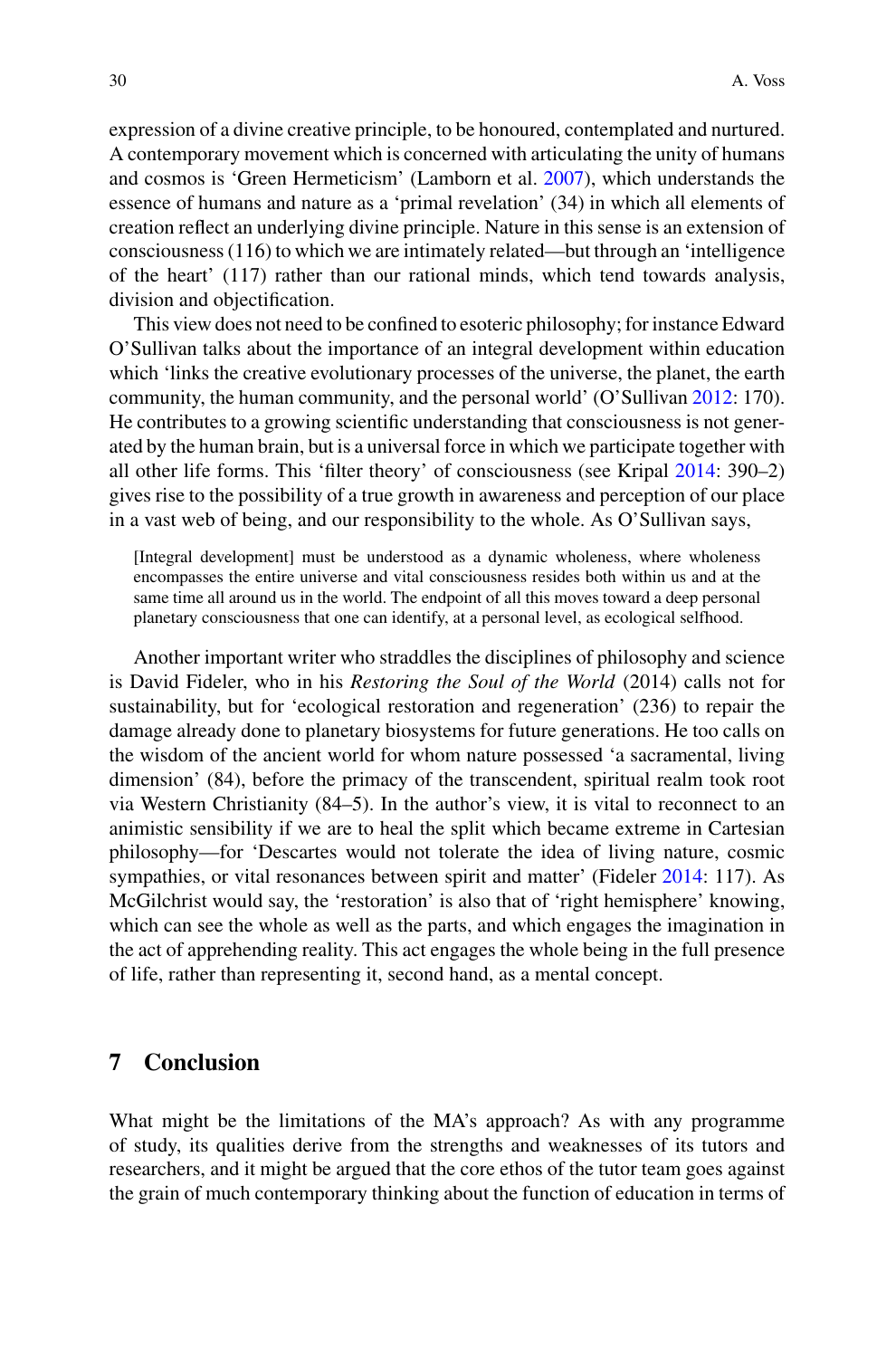employability and training, as well as challenging the relativism of postmodern value systems.We do not have expertise in the areas of social science, social justice, politics, equality and diversity or teacher education, and therefore cannot offer a comprehensive view of how our visions for change might be concretely implemented within policy-making structures. However, our Learning Journal method, and our creative workshops which are deliberately designed to foster integration between the 'two sides of the brain' and encourage lateral thinking, would enhance *any* educational environment and stimulate imaginative engagement with a wide range of curricula.

The author hopes to have demonstrated that connecting to the imagination as an interior journey of discovery (and re-merging with an enhanced critical awareness) has a profound effect in developing human beings' relationship to their wider community and the world, and will necessarily inform any social action they undertake. Perhaps most importantly, restoring a hermeneutic of the symbolic in education [i.e. cultivating Jung's 'symbolic attitude' (Jung [1977\)](#page-13-25)] could lead to a revaluation of therapies and practices which are often condemned or ridiculed by a mainstream consensus, yet which hold profound potential for healing self and others. These might include practices of alternative medicine, astrology and other forms of divination which restore an imaginal connection to the cosmos and establish the role of intuition and 'sixth sense' as a basis for rational explication and interpretation (Cornelius [2003,](#page-13-26) [2010\)](#page-13-27). The author of this paper has been both an academic and astrologer for thirty years, and has experienced on innumerable occasions how interpreting the world *as metaphor* can result in insights which awaken both a deep sense of the sacred, and of participation in a shared moral responsibility to raise conscious awareness of the dangers of literalism, which often result in conflict and deadlock if not violence and destruction.

The modern 'new age' movement, in all its facets, is certainly a response to the alienation and mechanisation of the natural world, the problem is that so much of it is also alienated from deep intellectual engagement and communal moral responsibility. On a final note then, our MA programme seeks to understand the impulse behind the growing desire to engage with 'spirituality', and to consider what can be gained from the powerful metaphors of our pre-modern traditions and philosophies in the service of O'Sullivan's 'ecological selfhood' and Fideler's 'restoring the soul of the world'. We believe that inner transformation and the cultivation of wisdom naturally results in a growing sense of responsibility to our mother planet as we are all participating in some 'other' greater than ourselves. It is this 'other' which sustains all living things and which human beings, at their highest potential, may also recognise as residing at the core of their own souls.

To end on an optimistic note, there are a growing number of educational initiatives in the UK with similar concerns, recognising the vital importance of revisioning academic perspectives for a sustainable future. These include the postgraduate programmes in Holistic Science, Myth and Ecology and Ecology and Spirituality at Schumacher College, Devon; the transformative learning programmes of the Aleph Trust; the courses in Transpersonal Psychology at Leeds Beckett and Northampton Universities, the Sophia Centre at the University of Wales, and the postgraduate practice-based programme at the Prince's School of Traditional Arts. Here at Can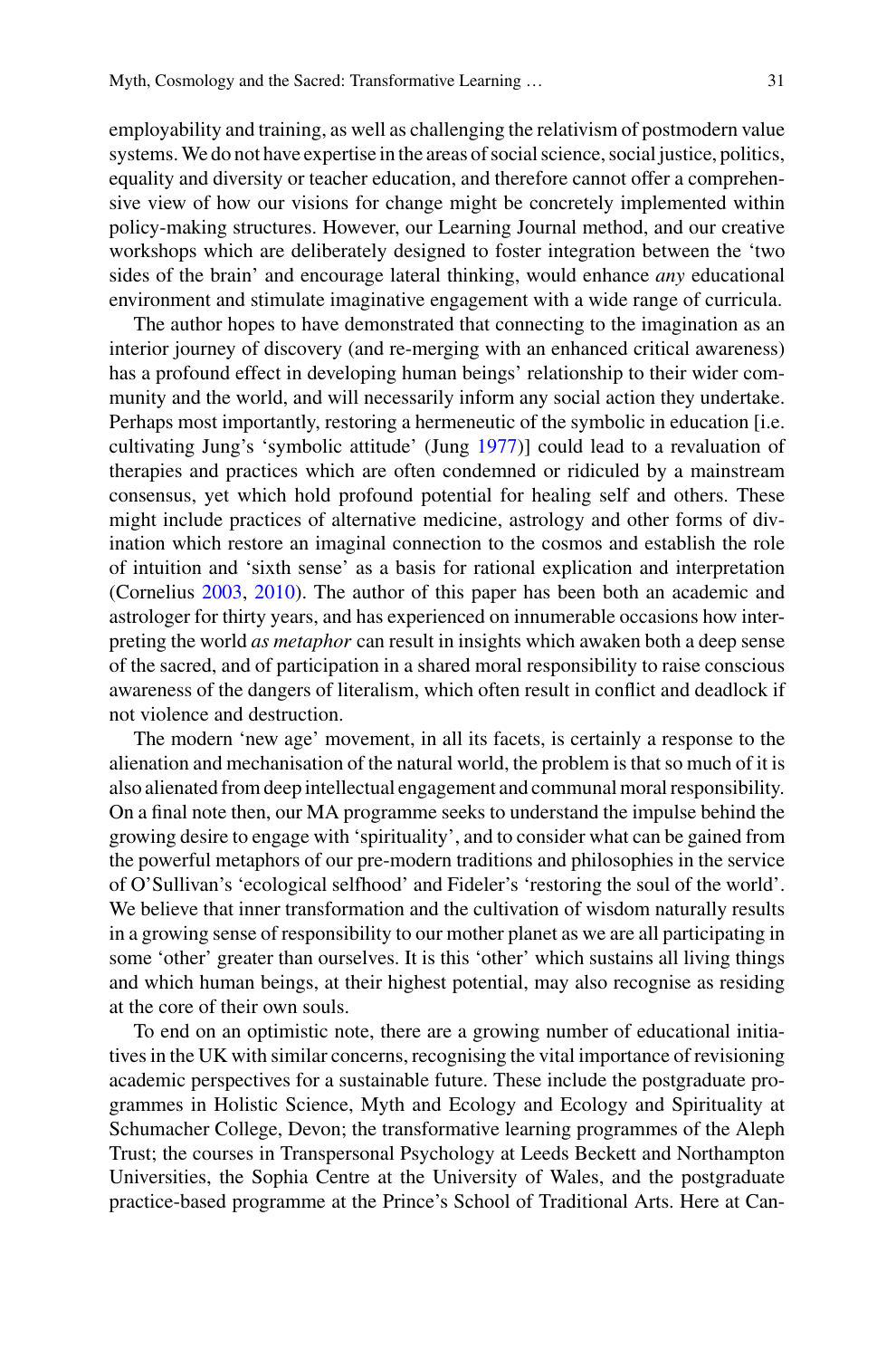terbury Christ Church, a BSc programme in Human Development: Mind, Body and Spirit is due to recruit for September 2018. All these initiatives signal a growing demand from students of all ages for a more interdisciplinary and holistic approach to the full spectrum of human ways of knowing, and therefore contribute to the academic vision of a sustainable future.

#### **References**

- <span id="page-13-16"></span>Abbs, P. (1996). *The Polemics of Imagination*. London: Skoob Books.
- <span id="page-13-18"></span>Anderson, R. (2004). Intuitive inquiry: an epistemology of the heart for scientific inquiry. *The Humanistic Psychologist, 32*(4), 307–341.
- <span id="page-13-13"></span>Anderson, R., & Braud, W. (2011). *Transforming Self and Other through Research*. Albany: State University of New York Press.
- <span id="page-13-15"></span>Angelo, M. (2004). Splendor solis: Inviting the image to teach. *Harvest, 51*(2), 13–35.
- <span id="page-13-20"></span>Barrett, E., & Bolt, B. (Eds.). (2007). *Practice as Research: Approaches to Creative Arts Enquiry*. London: I.B. Tauris.
- <span id="page-13-19"></span>Chodorow, J. (1997). *Jung on Active Imagination*. Princeton: Princeton University Press.
- <span id="page-13-6"></span>Corbin, H. (1976). *Mundus imaginalis*. Ipswich: Golgonooza Press.
- <span id="page-13-26"></span>Cornelius, G. (2003). *The Moment of Astrology*. Bournemouth: The Wessex Astrologer.
- <span id="page-13-27"></span>Cornelius, G. (2010). 'Field of Omens: A Study in Inductive Divination', Canterbury: University of Kent, unpublished PhD thesis.
- <span id="page-13-10"></span>Dirkx, J. M. (1997). 'Nurturing soul in adult learning.' In P. Cranton (Ed.), *Transformative learning in action: insights from practice* (*New directions for adult and continuing education,* no. 74, 79–88) San Francisco, CA: Jossey-Bass.
- <span id="page-13-9"></span>English, L. M. (2010).'Spiritual Grounding and Adult Education' In T. Leonard, P. Willis, (Eds.), *Pedagogies of the Imagination: Mythopoeic Curriculum in Educational Practice,* pp. 169–176. Dordocht: Springer.
- <span id="page-13-14"></span>Fabbri, F., & Lunari, M. (2010). *Metaphors of Knowledge*. Mantova: Maurizio Corraini.
- <span id="page-13-24"></span>Fideler, D. (2014). *Restoring the Soul of the World*. Rochester, Vermont: Inner Traditions.
- <span id="page-13-11"></span>Hunt, C. (1998). An adventure: From reflective practice to spirituality. *Teaching in Higher Education, 3*(3), 325–337.
- <span id="page-13-25"></span>Jung, C. G. (1977). *The Symbolic Life, Miscellaneous Writings,* The Collected Works of C. G. Jung, Vol. 18, Princeton: Princeton University Press.
- <span id="page-13-4"></span>Kripal, J. (2001). *Roads of Excess*. Palaces of Wisdom, Chicago: Chicago University Press.
- <span id="page-13-3"></span>Kripal, J. J. (2007). *The Serpent's Gift*. Chicago: Chicago University Press.
- <span id="page-13-21"></span>Kripal, J. (2010). *Authors of the Impossible*. Chicago: Chicago University Press.
- <span id="page-13-0"></span>Kripal, J. (2014). *Comparing Religions*. Oxford: Wiley Blackwell.
- <span id="page-13-1"></span>Kripal, J. (2017). *Secret Body*. Chicago: Chicago University Press.
- <span id="page-13-23"></span>Lamborn Wilson, P., Bamford, C. & Townley, K. (2007). *Green Hermeticism: Alchemy and Ecology*. Barrington, MA: Lindisfarne Books.
- <span id="page-13-7"></span>McGilchrist, I. (2009). *The Master and his Emissary*. Yale: Yale University Press.
- <span id="page-13-12"></span>Moustakas, C. (1990). *Heuristic Research: Design Methodology and Applications*. London/New Delhi: Sage Publications.
- <span id="page-13-22"></span>Needleman, J. (2003). *A Sense of the Cosmos*. New York: Monkfish.
- <span id="page-13-5"></span>Progoff, I. (1973). *Synchronicity and Human Destiny*. New York: Julian Press.
- <span id="page-13-17"></span>Romanyshyn, R. (2013). *The Wounded Researcher: Research with Soul in Mind*. Dallas: Spring Publications.
- <span id="page-13-2"></span>O'Sullivan, E. (2012). *'Deep Transformation: Forging a Planetary Worldview' in The Handbook of Transformative Learning* (pp. 162–177). San Francisco: Jossey Bass.
- <span id="page-13-8"></span>Struck, P. (2004). *Birth of the Symbol*. Princeton: Princeton University Press.